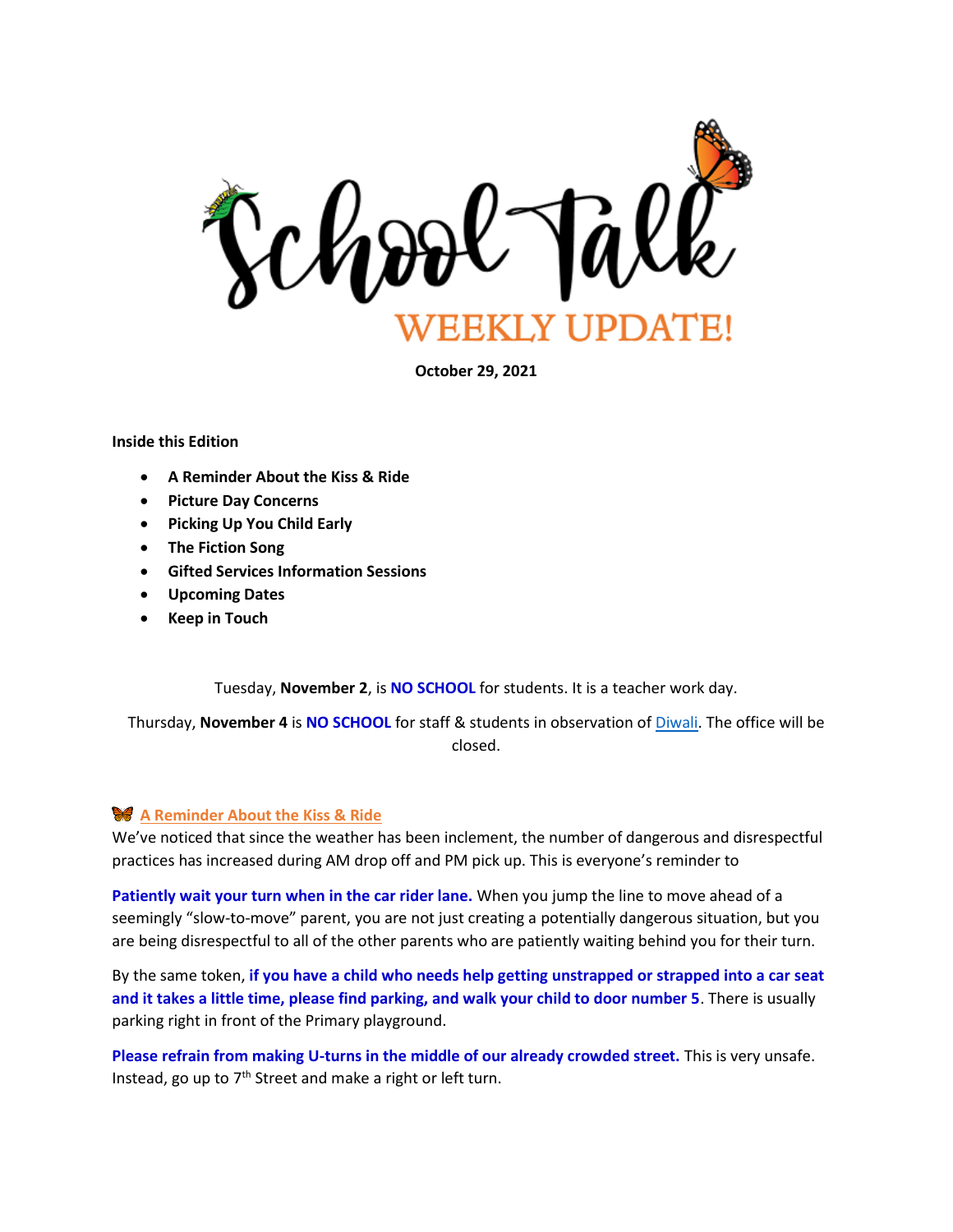**Please don't double park or block in cars/driveways on Highland Street.** We are trying to be good neighbors.

# **W** Picture Day Concerns

We are aware that several errors have occurred regarding many of the picture day purchases. So we may work to get them resolved, please send an e-mail with your issue to Kia Haynes and include:

- Full detail of the issue
- Package you purchased
- Proof of purchase (if you ordered online)
- Picture ID code that was sent home with your child this week (if you received one).

If you turned in your picture day form AFTER picture day, your pictures have been delayed but should arrive soon.

If you purchased pictures with the wrong picture day ID and have not been able to access your digital pictures due to the e-mail address being incorrect, we're still waiting on an update from Lifetouch. In the meantime, you should be able to use the phone number you used when making your purchase to download the digital print.

If your child missed having their picture taken, or you'd like their picture retaken, make up day is November 17. Send back the pictures you purchased in exchange for the new pictures.

# **Picking Up Your Child Early**

Sometimes it takes your child a good few minutes to make it to the door, so if you are picking your child up for an appointment, **we suggest you give yourself at least 10 minutes of leeway**. We can call your child, but some children just take longer to get ready – especially if you've arrived in the middle of their work or nap time.

**We will not call for your child before you arrive.** We've tried to extend that courtesy but most of the time it ends up with a child waiting in the lobby for a parent to arrive. Please do not call the office asking to have your child ready before you have arrived.

**Finally, all pick ups should be happening at Door #1** so that attendance can check that child out as an early release. Teachers should not be dismissing from Door #5 except for cases of Covid-19 quarantine or dismissal.

# **W** The Fiction Song

Students are learning library songs to remember characteristics of fiction and non-fiction books. Sing the fiction song with your students! Below are the lyrics for the fiction song, set to the tune of Yankee Doodle:

*Fiction fiction is a story*